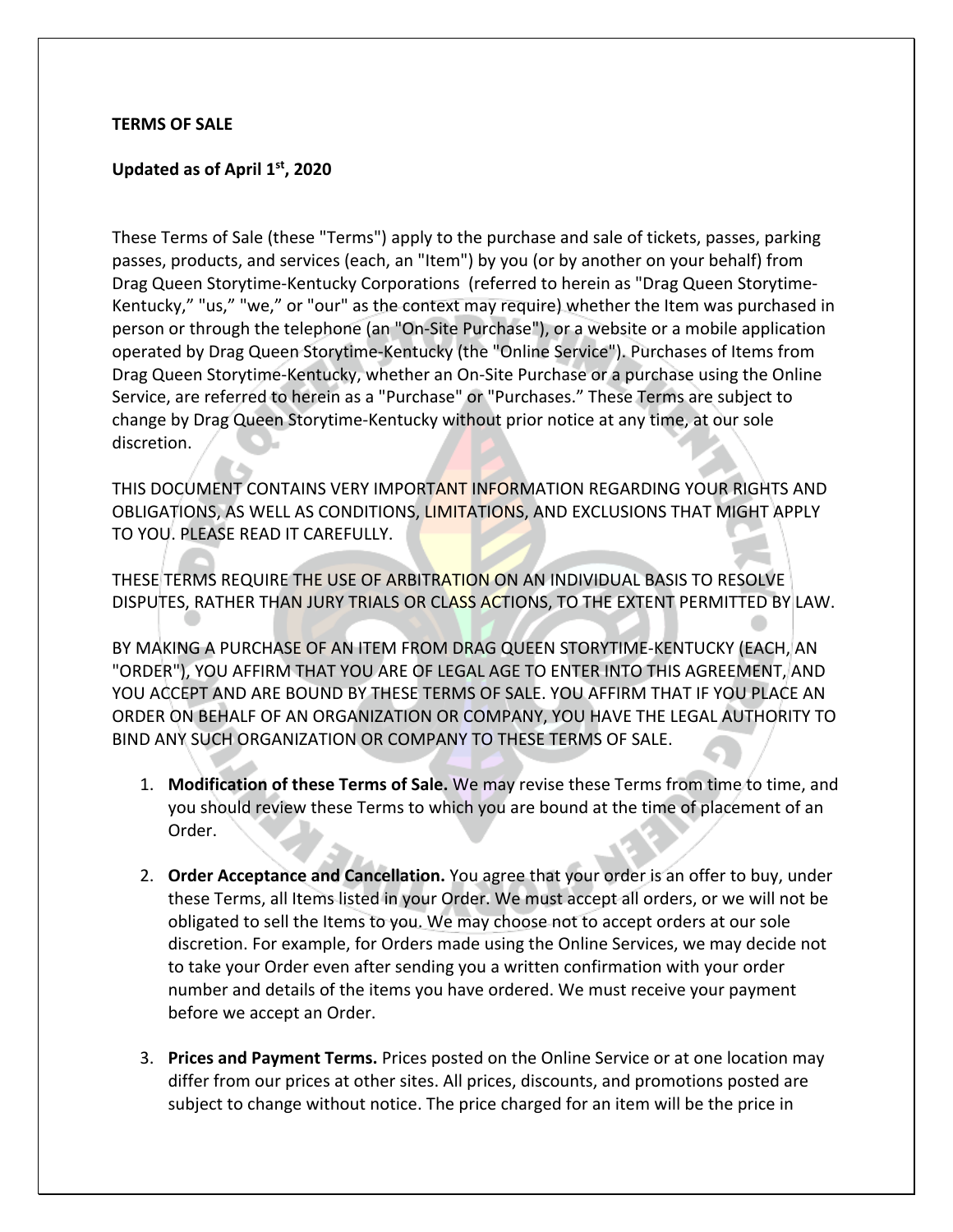effect when the order is placed and will be set out in your written Order confirmation for Orders made using the Online Services. Price increases will only apply to orders placed after such changes. If applicable, posted prices do not include taxes or charges for shipping and handling. All such taxes and charges will be added to your invoice and itemized on your receipt or in your shopping cart and in your written Order confirmation for Orders made using the Online Services. We strive to display accurate price information; however, we may, on occasion, make inadvertent typographical errors, inaccuracies, or omissions related to pricing and availability. We reserve the right to correct any errors, inaccuracies, or omissions at any time and to cancel any orders arising from such occurrences.

From time to time, we may offer promotions that may affect pricing and that are governed by terms and conditions separate from, or in addition to, these Terms. If there is a conflict between the terms for a promotion and these Terms, the promotion terms will govern.

Terms of payment are within our sole discretion, and, unless otherwise agreed by us in writing, we must receive payment before we accept an Order. We take the payment methods displayed at the appropriate location or on the Online Service when placing an Order. You represent and warrant that (I) the credit card or other payment information you supply to us is accurate, correct, and complete, (ii) you are duly authorized to use such credit card or other payment methods for the purchase of the Items, (iii) charges incurred by you will be honored by your credit card company or any other third party required to effectuate payment, and (iv) you will pay charges incurred by you at the posted prices, including shipping and handling charges and all applicable taxes, if any, regardless of the amount quoted at the location or on the Online Service at the time of your Order.

4. **Additional Terms and Conditions.** The following provisions apply to the Purchase of all Items at or related to the properties owned or operated by Drag Queen Storytime-Kentucky (each, a "Property" and collectively, the "Properties") or during your participation in any activity led, organized, arranged, promoted, and sponsored by Drag Queen Storytime-Kentucky, whether taking place on the Properties or elsewhere (collectively, "Drag Queen Storytime-Kentucky Activities"):

A. Ticketing Terms & Conditions:

i. I. A ticket, pass, etc. granting admission to property or participation in a Drag Queen Storytime-Kentucky Activity (a "Ticket") is a revocable license which Drag Queen Storytime-Kentucky may revoke, and such Ticket may be withdrawn or confiscated by Drag Queen Storytime-Kentucky with no refund of any amount paid therefor. Upon such revocation or confiscation, the applicable Ticket holder present on any of the Properties or participating in any Drag Queen Storytime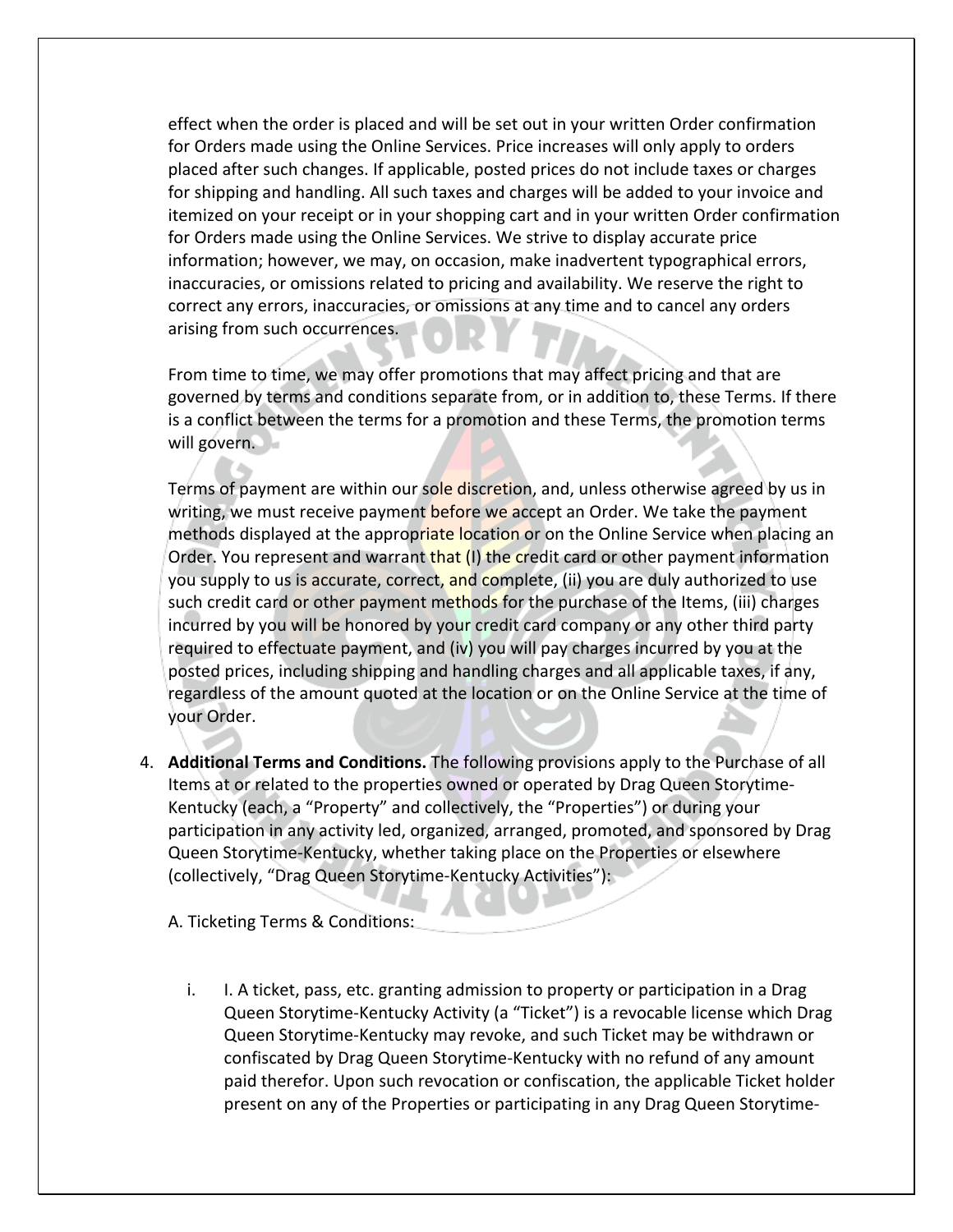Kentucky Activities (each a "Guest") and all members of their party shall have no right to remain in, on, or about the Property.

- ii. Drag Queen Storytime-Kentucky reserves the right to deny admission, prevent entry, require an individual already admitted to leave, or ban individuals from the Properties or participation in Drag Queen Storytime-Kentucky Activities, without refund, liability, or compensation, for failure to comply with any of these Terms, for unsafe, illegal or offensive behavior, to ensure safety, security or order, or if we consider that the circumstances otherwise so require, in our sole and absolute discretion.
- iii. Tickets are non-refundable, non-transferable, and will not be exchanged. Drag Queen Storytime-Kentucky is not responsible for duplicated, damaged, lost, or stolen Tickets. A replacement fee may apply if Drag Queen Storytime-Kentucky determines, in its discretion, to replace any duplicated, damaged, lost, or stolen Tickets.
- iv.  $\sqrt{ }$  Unauthorized sales or resales of Tickets are prohibited.
- v. Tickets are valid for the dates shown on the Ticket only. As applicable, they are suitable for all entertainment, shows, craft showcases, rides, attractions, and festivals but do not include games, parking, and separately ticketed concerts and attractions.
- vi. Tickets will be confiscated if altered in any way.
- vii. Tickets allow Ticket holders admission to Properties only during operating hours of the applicable Property. Operating Working hours of Properties are subject to change without notice and liability to Drag Queen Storytime-Kentucky.
- viii. Properties, entertainment, shows, craft showcases, rides, attractions, and festivals, as applicable, may be closed due to maintenance, special events, or weather without notice and liability to Drag Queen Storytime-Kentucky.
- ix. Special events, concerts, ticketed attractions, certain games, and parking may require a separate ticket.
- x. Each Guest grants Drag Queen Storytime-Kentucky the right to film, video, photograph, and take sound recordings of the Guest on Property or during participation in any Drag Queen Storytime-Kentucky Activity for any purpose without payment or consideration therefor.
- xi. Drag Queen Storytime-Kentucky assumes no responsibility for accident or loss to any person in connection with the condition or use of a property and attractions or their entrance into or departure from a property.
- xii. All persons, bags, and belongings in, on, or about the Property are subject to security and safety searches, including physical screening. Any person refusing to comply with security and safety searches will be refused entry to the Property.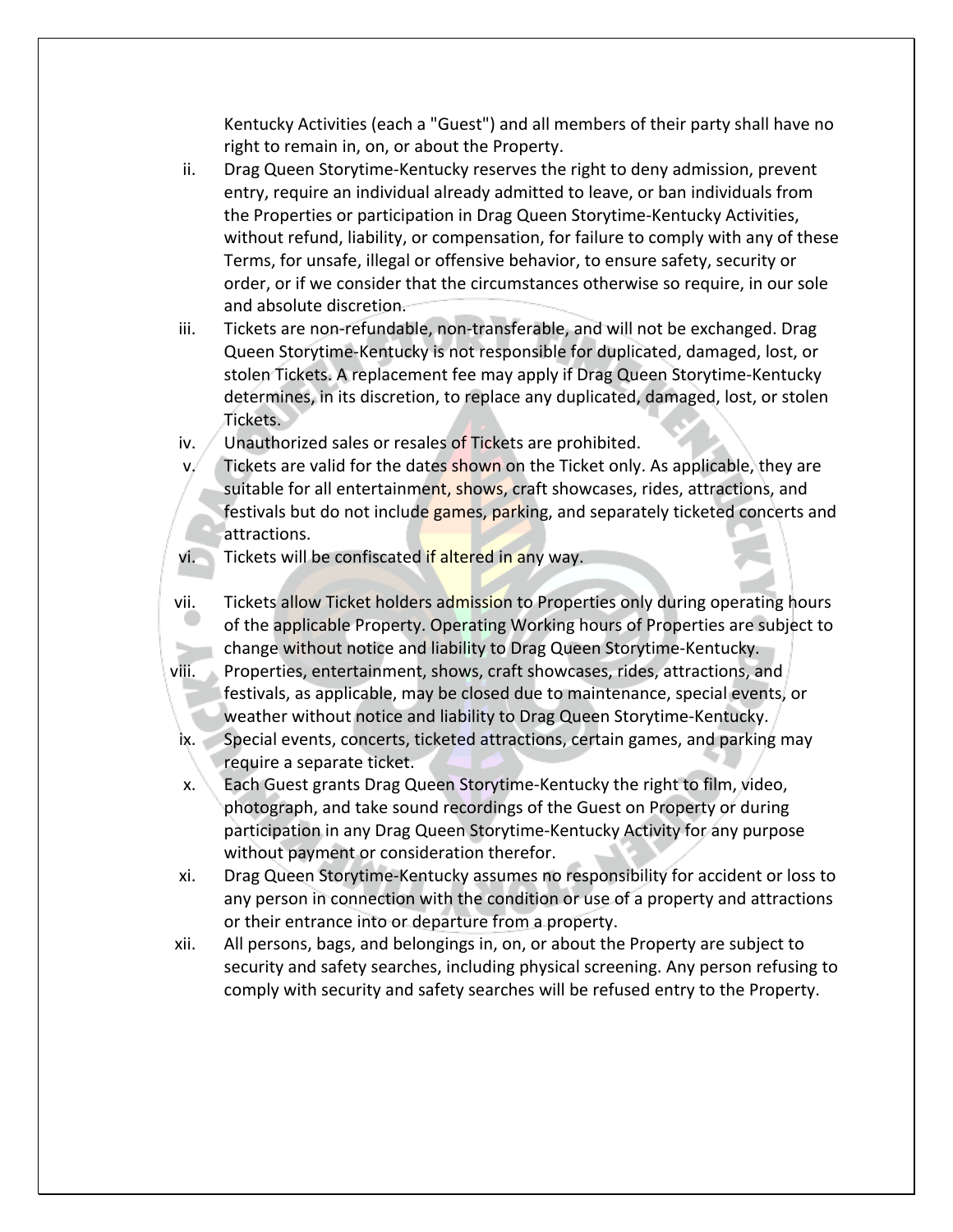B. Conduct - Each Guest agrees to comply with the following:

- xiii. Weapons of any type and all items listed in the "Prohibited Items" section are prohibited at the Property or during participation in any Drag Queen Storytime-Kentucky Activity.
- xiv. The use of illegal drugs is always prohibited at the Property and during participation in any Drag Queen Storytime-Kentucky Activity.
- xv. Excessive consumption of alcohol is prohibited at the Properties, and individuals showing signs of intoxication or any substance impairment are not permitted at the Properties, each to be determined at the sole discretion of Drag Queen Storytime-Kentucky.
- xvi. Guests at the Properties or any Drag Queen Storytime-Kentucky Activity must comply with all posted signs and instructions from Drag Queen Storytime-Kentucky personnel regarding property operations, rules, procedures, health and safety requirements, or otherwise.
- xvii. Guests shall not enter any restricted areas, ride perimeters, animal enclosures, or designated employee areas.
- xviii. Guests must only use designated entrances and exits and only during operating hours of the Property.
- xix. Guests must use designated walkways throughout the Properties. Guests may not cross fences, chains, ropes, landscape areas, or other barriers.
- xx. Guests must move about the Property in an orderly manner, remain attentive to their surroundings, and walk rather than run.
- xxi. Conduct that is threatening, disorderly, "horseplay," unruly, disruptive, profane, obscene, or in poor taste is prohibited. Any form of harassment (including verbal harassment or abuse or threatening remarks or actions) is not permitted, whether directed at Guests, personnel, or animals.
- xxii. Proper attire is always required at the Properties. Clothing or other articles with profane or obscene words, phrases, or images are prohibited.
- xxiii. Loitering, panhandling, shoplifting, fighting, vandalism, and line cutting are prohibited at the Properties.
- xxiv. Soliciting for commercial or charitable purposes or distributing advertisements, pamphlets, handbills, or flyers without the prior written consent of Drag Queen Storytime-Kentucky is prohibited.
- xxv. Commercial photography, videotaping, and recording of any kind are prohibited.

C. Prohibited Items - Each Guest agrees that they shall not bring any of the following prohibited items onto any Property or to any Drag Queen Storytime-Kentucky Activities:

xxvi. Weapons of any type, including, without limitation, firearms, ammunition, tasers, pepper spray, mace, and knives (with a blade longer than 3.5 inches), any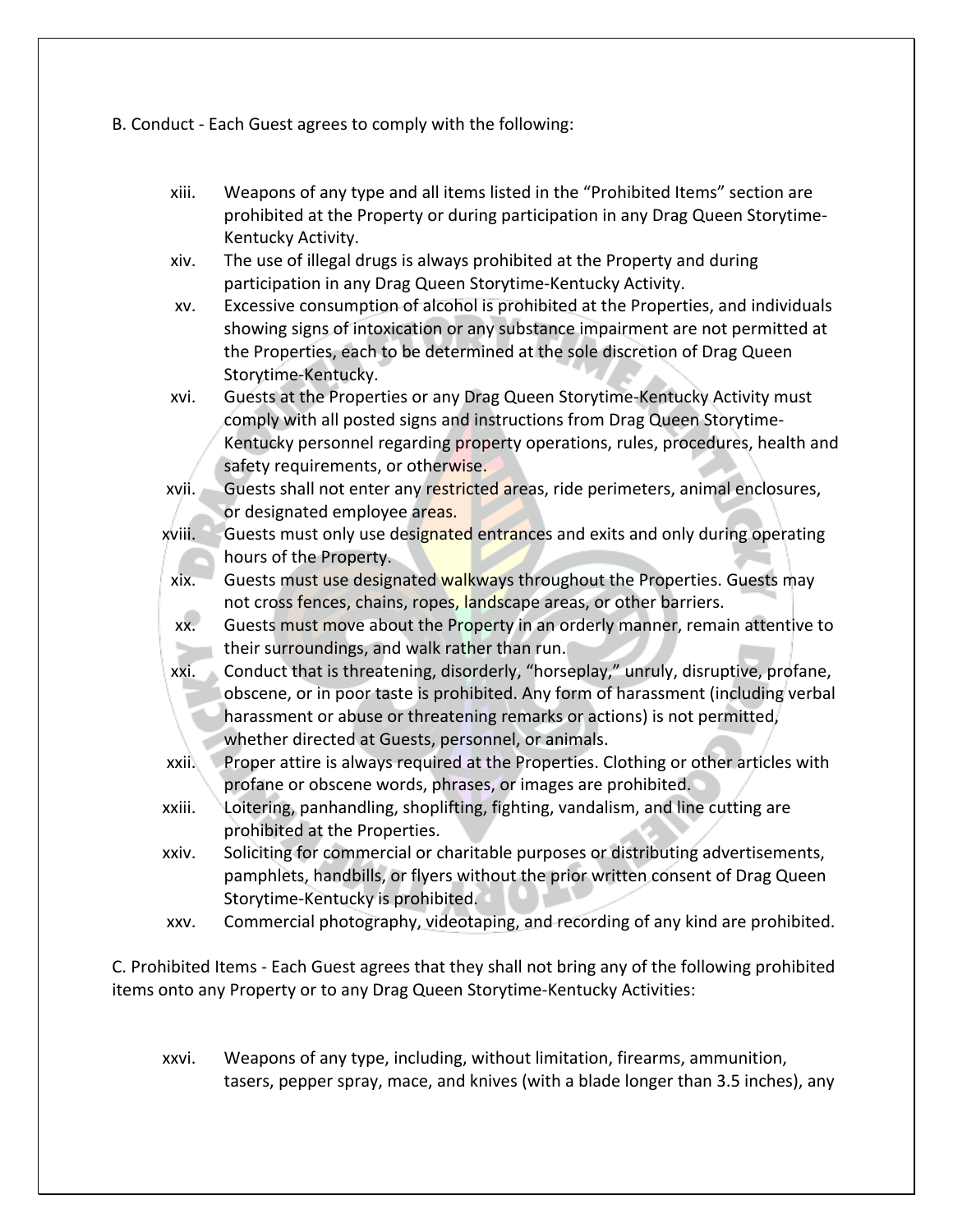item designed to be used as a weapon, and any item that appears to be any of the preceding.

- xxvii. Explosives of any kind, including fireworks and water grenades (whether metal or plastic).
- xxviii. Personal or commercial drones (unless approved by Drag Queen Storytime-Kentucky in advance in writing) or other unscrewed vehicles or equipment whether piloted on or off the Property Whether drove on or off the property, personal or commercial drones (unless approved by Drag Queen Storytime-Kentucky in advance in writing) or other unscrewed vehicles or equipment.
- xxix. Alcoholic beverages of any type.
- xxx. Illegal drugs of any kind (including prescription drugs not correctly prescribed by a health professional).
- xxxi. Glass containers (other than baby food containers).
- xxxii. Recreational devices with wheels, such as skateboards, hoverboards, balance boards, scooters, inline skates, or shoes with built-in wheels.
- xxxiii. Wheeled mobility devices with less than 3three wheels; Segway's; devices machines that cannot maintain stability and balance when stopped, unpowered, or unoccupied, without training wheels or similar modifications; devices powered by any means other than manually or electrically; devices that travel faster than walking pace; multi-rider devices or devices that exceed 36 inches in width or 52 inches in length.

xxxiv. Costume masks. (except for special events as designated by the Property) xxxv. Any other items that Property personnel determines, in its discretion, to be suspicious or potentially harmful, unsafe, or disruptive.

D. A Guest who (I) fails to abide by, or comply with, any of the above terms, conditions, or conduct requirements, (ii) brings any of the prohibited items listed above onto a property or to any Drag Queen Storytime-Kentucky Activities, or (iii) violates any applicable laws may, at the discretion of Drag Queen Storytime-Kentucky, have their Ticket revoked or confiscated by Drag Queen Storytime-Kentucky without refund. Upon such revocation or confiscation, the applicable Guest and all members of their party shall have no right to remain in, on, or about the Property. Drag Queen Storytime-Kentucky reserves the right to ban individuals violating these Terms or applicable laws from future admission to all or any of the Properties or from participation in any Drag Queen Storytime-Kentucky Activities.

5. **Shipments; Delivery; Title and Risk of Loss.** We will arrange for shipment of the Items to you, if applicable. Please check specific delivery options available for each Item. You will pay all shipping and handling charges specified during the ordering process—title and risk of loss pass to you upon our item transfer to the carrier. Shipping and delivery dates are estimates only and cannot be guaranteed. We are not liable for any delays in shipments.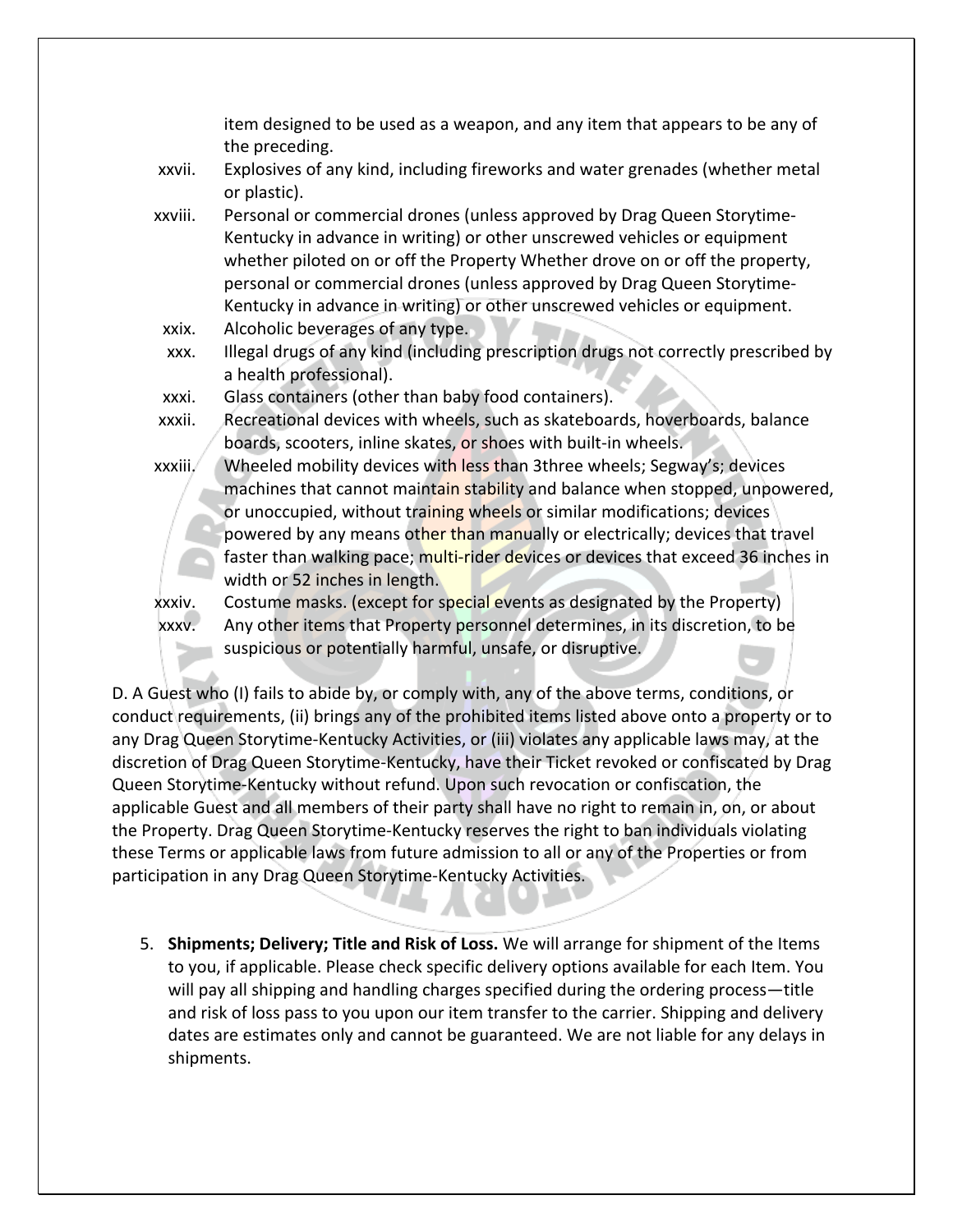- 6. **Returns and Refunds.** Unless specifically designated as cancellable or refundable, we will not accept a cancellation of or a refund for any Items once we accept your Order. Drag Queen Storytime-Kentucky may make exceptions under limited circumstances in Drag Queen Storytime-Kentucky sole discretion.
- 7. **Disclaimers of Warranties.** We do not provide any warranties concerning the Purchase of Items. ALL ITEMS OFFERED ARE PROVIDED "AS IS" WITHOUT ANY WARRANTY WHATSOEVER, INCLUDING, WITHOUT LIMITATION, ANY (A) WARRANTY OF MERCHANTABILITY; (B) WARRANTY OF FITNESS FOR A PARTICULAR PURPOSE; OR (C) WARRANTY AGAINST INFRINGEMENT OF INTELLECTUAL PROPERTY RIGHTS OF A THIRD PARTY, WHETHER EXPRESS OR IMPLIED BY LAW, COURSE OF DEALING, COURSE OF PERFORMANCE, USAGE OF TRADE, OR OTHERWISE. SOME JURISDICTIONS LIMIT OR DO NOT ALLOW THE DISCLAIMER OF IMPLIED OR OTHER WARRANTIES, SO THE ABOVE DISCLAIMER MAY NOT APPLY TO YOU.
- 8. **Limitation of Liability.** IN NO EVENT SHALL WE BE LIABLE TO YOU OR ANY THIRD PARTY FOR CONSEQUENTIAL, INDIRECT, INCIDENTAL, SPECIAL, EXEMPLARY, PUNITIVE OR ENHANCED DAMAGES, LOST PROFITS, REVENUES OR DIMINUTION IN VALUE, ARISING OUT OF, OR RELATING TO, AND IN CONNECTION WITH ANY BREACH OF THESE TERMS, REGARDLESS OF (A) WHETHER SUCH DAMAGES WERE FORESEEABLE, (B) WHETHER OR NOT WE WERE ADVISED OF THE POSSIBILITY OF SUCH DAMAGES AND (C) THE LEGAL OR EQUITABLE THEORY (CONTRACT, TORT OR OTHERWISE) UPON WHICH THE CLAIM IS BASED. OUR SOLE AND ENTIRE MAXIMUM LIABILITY, FOR ANY REASON, AND YOUR SOLE AND EXCLUSIVE REMEDY FOR ANY BECAUSE WHATSOEVER SHALL BE LIMITED TO THE ACTUAL AMOUNT PAID BY YOU FOR THE ITEMS YOU HAVE ORDERED. The limitation of liability set forth above shall: (I) only applies to the extent permitted by law and (ii) not apply to (A) liability resulting from our gross negligence or willful misconduct and (B) death or bodily injury resulting from our acts or omissions.

9. **Safety Measures Related to COVID-19 & Other Infectious and Communicable Diseases.** We have implemented several new safety measures based on government mandates and guidance from health authorities, such as the Centers for Disease Control and Prevention (the "CDC"), health organizations, appropriate government agencies, and applicable state and local governments. You must follow all posted instructions while visiting the Properties and during your participation in any Drag Queen Storytime-Kentucky Corporation Activities. The added safety measures include the following:

A. Vaccination Definitions. As used herein, the term "Fully Vaccinated" refers to a Guest who, no less than two (2) weeks before entry to the applicable Property or participation in the applicable Drag Queen Storytime-Kentucky Activity, received a one dose COVID-19 vaccine (such as the COVID-19 vaccine manufactured by Johnson & Johnson) or the second dose of a two-dose COVID-19 vaccine (such as the COVID-19 vaccines manufactured by Pfizer or Moderna). To be considered Fully Vaccinated, the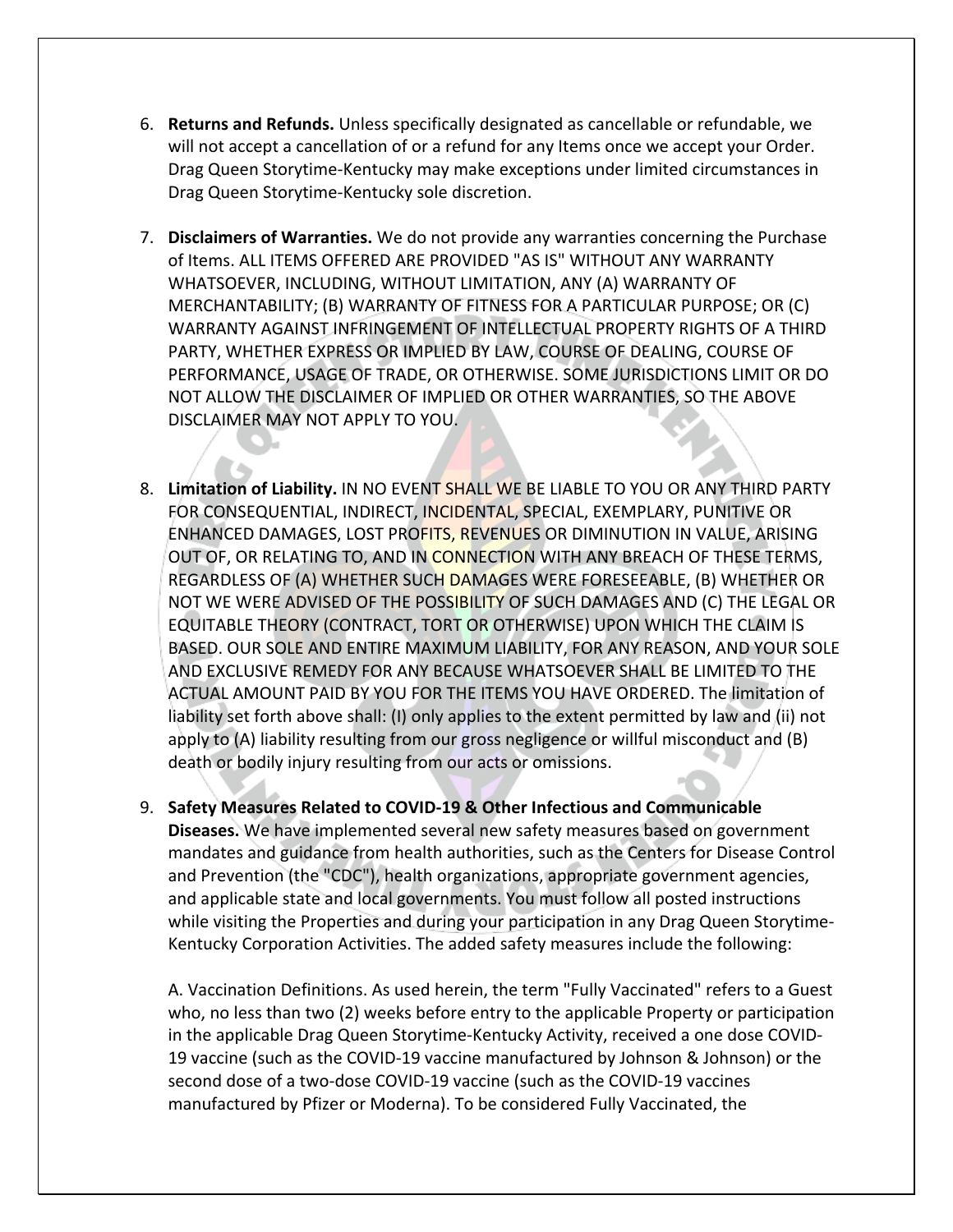vaccinations must be current by the applicable manufacturer's guidelines, including the timing of vaccine shots and booster requirements. The term "Non-Fully Vaccinated" refers to a Guest who does not meet the definition of Fully Vaccinated.

### B. Entry Criteria.

i. Non-Fully Vaccinated Guests who are over twelve (12) years of age must, before admittance to any of the Properties or participation in any Drag Queen Storytime-Kentucky Activities, notify Drag Queen Storytime-Kentucky personnel if they fail to meet any of the health screening criteria posted at the Property ("Entry Criteria"). An individual who reports that they fail to meet any Entry Criteria will be directed to an additional location for assistance and may be prohibited from entering the applicable Property or participating in the applicable Drag Queen Storytime-Kentucky Activity. Drag Queen Storytime-Kentucky may offer refunds at its discretion. By purchasing a ticket and entering the Properties or participating in any Drag Queen Storytime-Kentucky Activities, you acknowledge and confirm on your behalf. On behalf of any individual who uses the Ticket you purchased (including any minor children), you will, in good faith, review such Entry Criteria and report any failed Entry Criteria or questions relating to such Entry Criteria to Drag Queen Storytime-Kentucky Corporation personnel before entry to the Property or participation in any Drag Queen Storytime-Kentucky Activity.

ii. Guests that are Fully Vaccinated or are twelve (12) years of age or under do not have to comply with these requirements related to Entry Criteria.

C. Physical Distancing.

i. Non-Fully Vaccinated Guests who are over twelve (12) years of age must, to the extent possible, maintain a physical distance of at least six feet from any individual that is not a part of their immediate household ("Physical Distancing"). Non-Fully Vaccinated Guests over twelve (12) years of age are required to follow the directional signage installed to assist Guests in moving throughout the Properties responsibly, and any ground markings that will help promote proper Physical Distancing when queuing is needed at a location.

ii. Guests that are Fully Vaccinated or are twelve (12) years of age or under do not have to comply with these requirements related to Physical Distancing.

#### D. Masks

i. Non-Fully Vaccinated Guests over twelve (12) years of age must wear face coverings as set forth herein or as directed by signage or Drag Queen Storytime-Kentucky personnel when visiting the Properties and while participating in any Drag Queen Storytime-Kentucky Activities. Non-Fully Vaccinated Guests over twelve (12) years must always wear face coverings when indoors (except when eating or drinking). Guests a.re generally not required to wear face coverings when outside. However, Non-Fully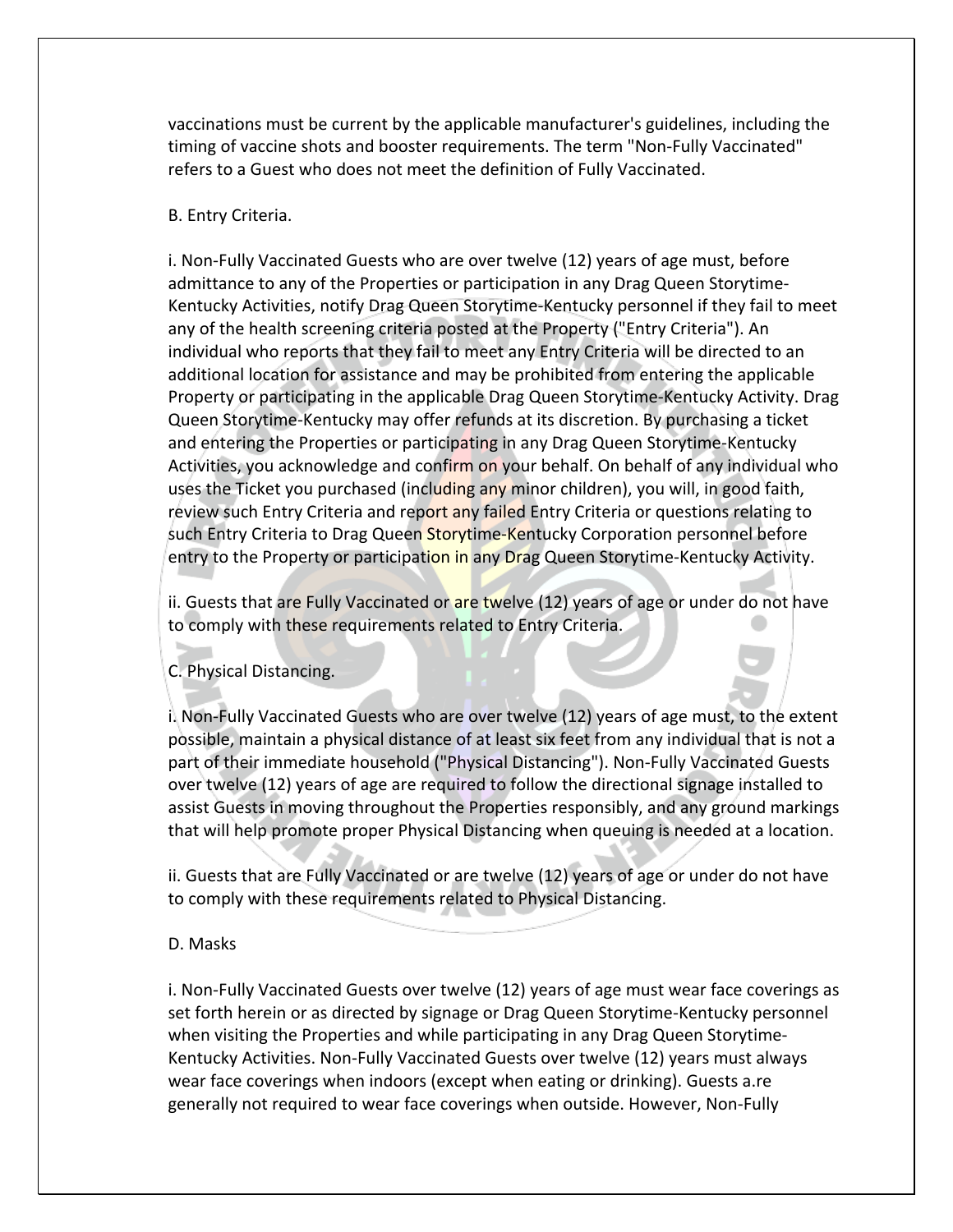Vaccinated Guests over twelve (12) years of age must wear face coverings during entry screening and through the front gate.

ii. The use of masks and face coverings is optional for Guests that are Fully Vaccinated or are twelve (12) years of age or under.

**Express Assumption of Risk & Release of Liability.** Please note that the CDC advises that older adults and people of any age who have severe underlying medical conditions might be at higher risk for severe illness from COVID-19. Guests should evaluate their risk in determining whether to attend the Properties or participate in any Drag Queen Storytime-Kentucky Activities. People who show no symptoms can spread COVID-19 if they are infected. Any interaction with the public poses an elevated risk of being exposed to COVID-19. We cannot guarantee that you will not be exposed during your visit to the Properties or participation in any Drag Queen Storytime-Kentucky Activities.

This Section 9 is an acknowledgment and voluntary express assumption of risk and release of liability as it relates to the dangers of being exposed to or contracting COVID-19 (as defined by the World Health Organization and any strains, variants, or mutations thereof), the Coronavirus that causes COVID-19, or any other communicable and infectious disease while visiting the Properties or participating in any Drag Queen Storytime-Kentucky Activities. By purchasing a ticket and entering the Properties or participating in any Drag Queen Storytime-Kentucky Activities, you are acknowledging and confirming on your behalf and on behalf of any individual who uses the Ticket you purchased to enter the Properties or participate in any Drag Queen Storytime-Kentucky Activities (including any minor children), both now and in the future, that you understand and voluntarily expressly assume the risk that during your visit or participation you may be exposed to COVID-19, the Coronavirus that causes COVID-19, or other communicable and infectious diseases. You expressly understand that these risks include contracting COVID-19 or other contagious and contagious diseases and the associated dangers, medical complications, and physical and mental injuries, both foreseen and unforeseen, resulting from COVID-19 or other communicable and infectious diseases. You further acknowledge and understand that any interaction with the general public poses an elevated, inherent risk of being exposed to and contracting contagious and infectious diseases, including, but not limited to, COVID-19 and the Coronavirus that causes COVID-19, that Drag Queen Storytime-Kentucky cannot guarantee that you will not be exposed during your visit to the Properties or participation in any Drag Queen Storytime-Kentucky Activities and that as such, potential exposure to or contraction of COVID-19 or any other communicable and infectious diseases are risks inherent in your decision to visit the Properties or participate in any Drag Queen Storytime-Kentucky Activities and cannot be eliminated. You further acknowledge and understand that if you are infected with COVID-19, the Coronavirus that causes COVID-19, or any other communicable and infectious disease, you may infect others you subsequently come into contact with, even if you are not experiencing or displaying any symptoms of illness yourself, and that the risk of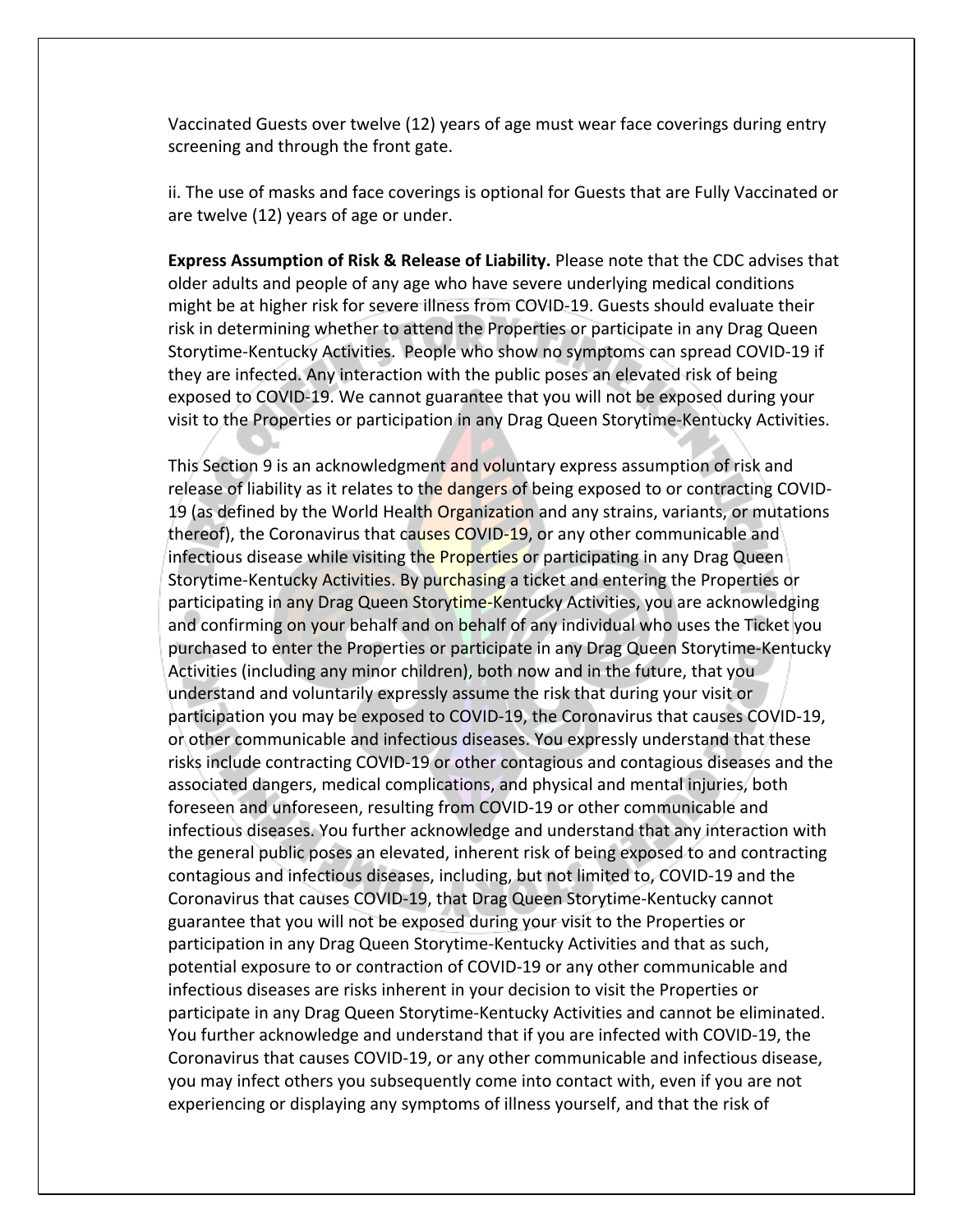spreading COVID-19 to others remains even after you depart the Properties and after the end of any Drag Queen Storytime-Kentucky Activities. The same is true for many other communicable and infectious diseases you may be exposed to during your visit.

You and Drag Queen Storytime-Kentucky further agree that we both intend this Section 9 to be binding. The full release of liability for negligence and the inherent risks associated with visiting the Properties or participating in any Drag Queen Storytime-Kentucky Activities during an epidemic or pandemic concerning any controversy, claim or dispute that may arise out of or during your visit to the Properties or participation in any Drag Queen Storytime-Kentucky Activities that is related to exposure to or the contraction of any communicable and infectious disease, including, but not limited to, COVID-19 or the Coronavirus that causes COVID-19. Expressly, you agree that:

YOU, ON BEHALF OF YOURSELF AND YOUR PERSONAL REPRESENTATIVES, HEIRS, SPOUSE, GUARDIANS, EXECUTORS, ADMINISTRATORS, SUCCESSORS, ASSIGNS AND NEXT OF KIN HEREBY FOREVER RELEASE, DISCHARGE, AGREE TO INDEMNIFY AND DEFEND, AND COVENANT NOT TO SUE THE RELEASED PARTIES AS DEFINED BELOW WITH RESPECT TO ANY CLAIM, LIABILITY OR DEMAND OF WHATEVER KIND OR NATURE, EITHER IN LAW OR IN EQUITY (INCLUDING, WITHOUT LIMITATION, FOR PERSONAL INJURIES OR WRONGFUL DEATH) THAT MAY ARISE IN CONNECTION WITH, OR RELATE IN ANY WAY TO, EXPOSURE TO OR CONTRACTION OF A COMMUNICABLE AND/OR INFECTIOUS DISEASE, INCLUDING BUT NOT LIMITED TO, COVID-19 (OR THE CORONAVIRUS THAT CAUSES COVID-19), DURING YOUR VISIT TO THE PROPERTIES, OR DURING YOUR PARTICIPATION IN ANY Drag Queen Storytime-Kentucky ACTIVITIES, INCLUDING, WITHOUT LIMITATION, THOSE CLAIMS THAT ARISE AS A RESULT OF: (I) THE NEGLIGENCE OF ANY OF THE RELEASED PARTIES, AND/OR (II) THE INHERENT RISKS ASSOCIATED WITH VISITING THE PROPERTIES OR PARTICIPATION IN THE Drag Queen Storytime-Kentucky ACTIVITIES DURING ANY EPIDEMIC OR PANDEMIC, INCLUDING THE COVID-19 PANDEMIC. YOU FURTHER AGREE THAT THE preceding RELEASE OF LIABILITY, INDEMNIFICATION, AND COVENANT NOT TO SUE EXTENDS TO AND ENCOMPASSES ANY AND ALL CLAIMS, LIABILITIES, OR DEMANDS THAT RELATE IN ANY WAY TO EXPOSURE TO OR CONTRACTION OF A COMMUNICABLE OR INFECTIOUS DISEASE, INCLUDING BUT NOT LIMITED TO, COVID-19, BY ANY OTHER INDIVIDUAL, INCLUDING BUT NOT LIMITED TO YOUR MINOR CHILDREN and FAMILY MEMBERS, AS A RESULT OF THEIR VISITING THE PROPERTIES OR PARTICIPATION IN Drag Queen Storytime-Kentucky ACTIVITIES USING TICKETS YOU PURCHASED OR AS A RESULT OF THEM BEING EXPOSED TO SUCH DISEASES BY YOU AFTER YOUR VISIT TO THE PROPERTIES OR PARTICIPATION IN Drag Queen Storytime-Kentucky ACTIVITIES. TO THE EXTENT PERMITTED BY LAW, YOU FURTHER AGREE THAT you intend THAT THE preceding RELEASE OF LIABILITY, INDEMNIFICATION, AND COVENANT NOT TO SUE IS BEING ENTERED INTO ON YOUR BEHALF, AS SET FORTH ABOVE, AND ALSO ON BEHALF OF ANY OTHER INDIVIDUAL WHO USES A TICKET PURCHASED BY YOU TO ENTER THE PROPERTIES OR PARTICIPATE IN Drag Queen Storytime-Kentucky ACTIVITIES.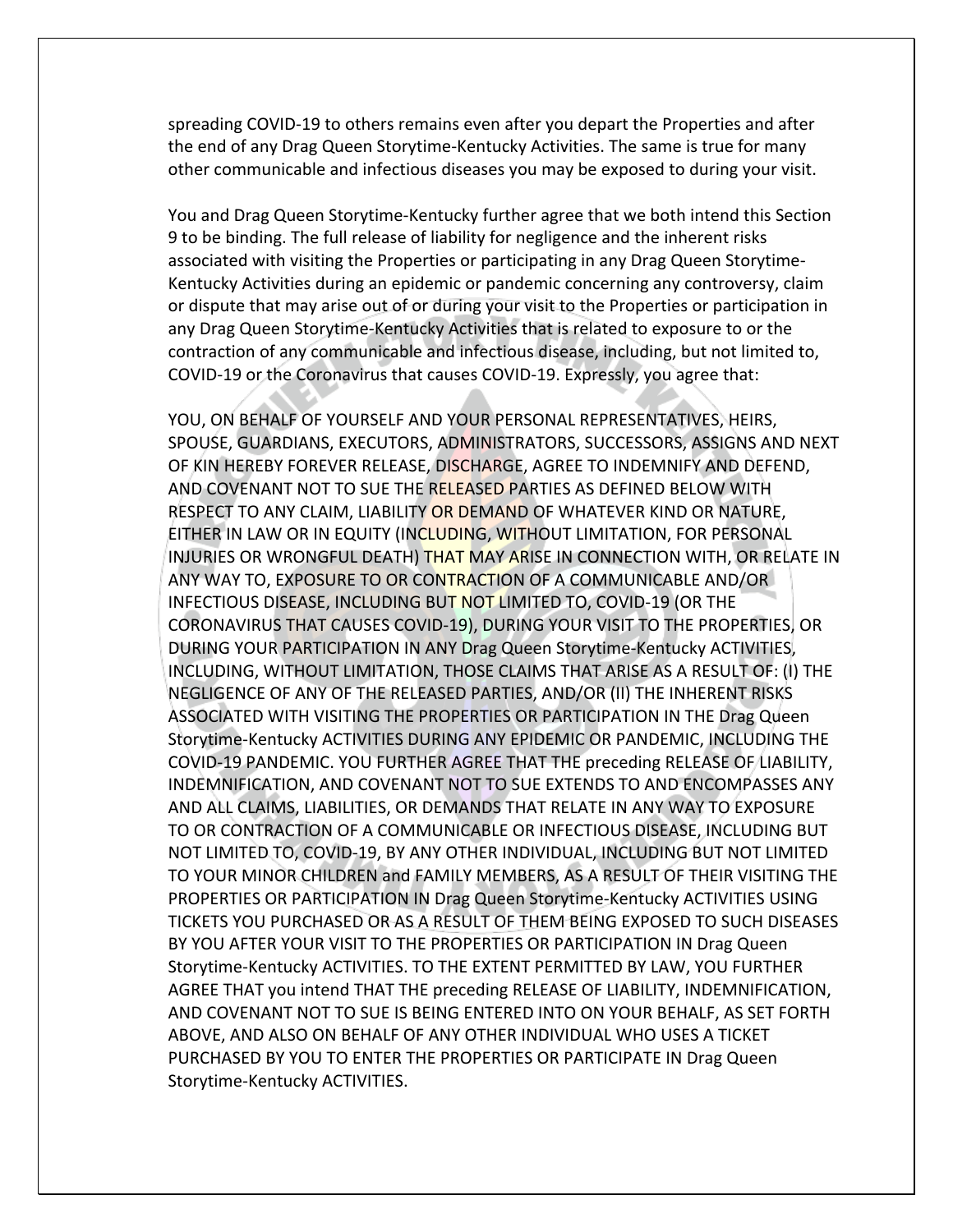For purposes of this Section 9, you and Drag Queen Storytime-Kentucky agree that the "**Released Parties**" shall include (a) Drag Queen Storytime-Kentucky-Corporations (b) Drag Queen Storytime-Kentucky- Corporations parent and affiliated companies; (c) the respective employees, agents, shareholders and officers of the entities described in (a)- (b) above; and (d) the licensees, successors, assigns and heirs of the entities and individuals referred to in (a)-(c) above.

This acknowledgment and express assumption of risk and release of liability is intended to be as broad and inclusive as law permits. Suppose any part of this provision is held to be invalid or legally unenforceable for any reason. In that case, the remainder of this provision shall not be affected thereby and shall remain valid and fully enforceable.

- 10. **Privacy.** Our Privacy Policy governs the processing of all personal data collected from you in connection with your purchase of Items.
- 11. **Force Majeure.** We will not be liable or responsible to you, nor be deemed to have defaulted or breached these Terms, for any failure or delay in our performance under these Terms when and to the extent such failure or delay is caused by or results from acts or circumstances beyond our reasonable control, including, without limitation, acts of God, flood, fire, earthquake, explosion, governmental actions, war, invasion or hostilities (whether war is declared or not), terrorist threats or acts, riot or other civil unrest, national emergency, revolution, insurrection, epidemic, pandemic, or other public health emergencies, lockouts, strikes or other labor disputes (whether or not relating to our workforce), or restraints or delays affecting carriers or inability or delay in obtaining supplies of adequate or suitable materials, materials or telecommunication breakdown or power outage.
- 12. **Dispute Resolution and Binding Arbitration.** You agree and understand that this Section is deemed to be a "written agreement to arbitrate" under the Federal Arbitration Act, satisfies the "writing" requirement of that act, applies to your purchase of an Item, and governs all claims, disputes, or controversies between you and Drag Queen Storytime-Kentucky and each and all of Drag Queen Storytime-Kentucky affiliates, providers, or its and their respective officers, directors, partners, shareholders, employees, contractors, agents, licensors, suppliers, service providers, advertisers, instructors, staff, successors or assigns, including but not limited to tort and contract claims, claims based upon any federal, state, or local statute, law, order, ordinance, or regulation, and lawsuits over the applicability of this arbitration provision (collectively "Claims"). This Section can only be changed or terminated upon mutual agreement.

Any controversy concerning whether a dispute is arbitrable shall be determined by the arbitrator(s) and not by the court. In arbitration, as with a court, the arbitrator must honor these terms and may award the prevailing party damages and other relief (including attorneys' fees).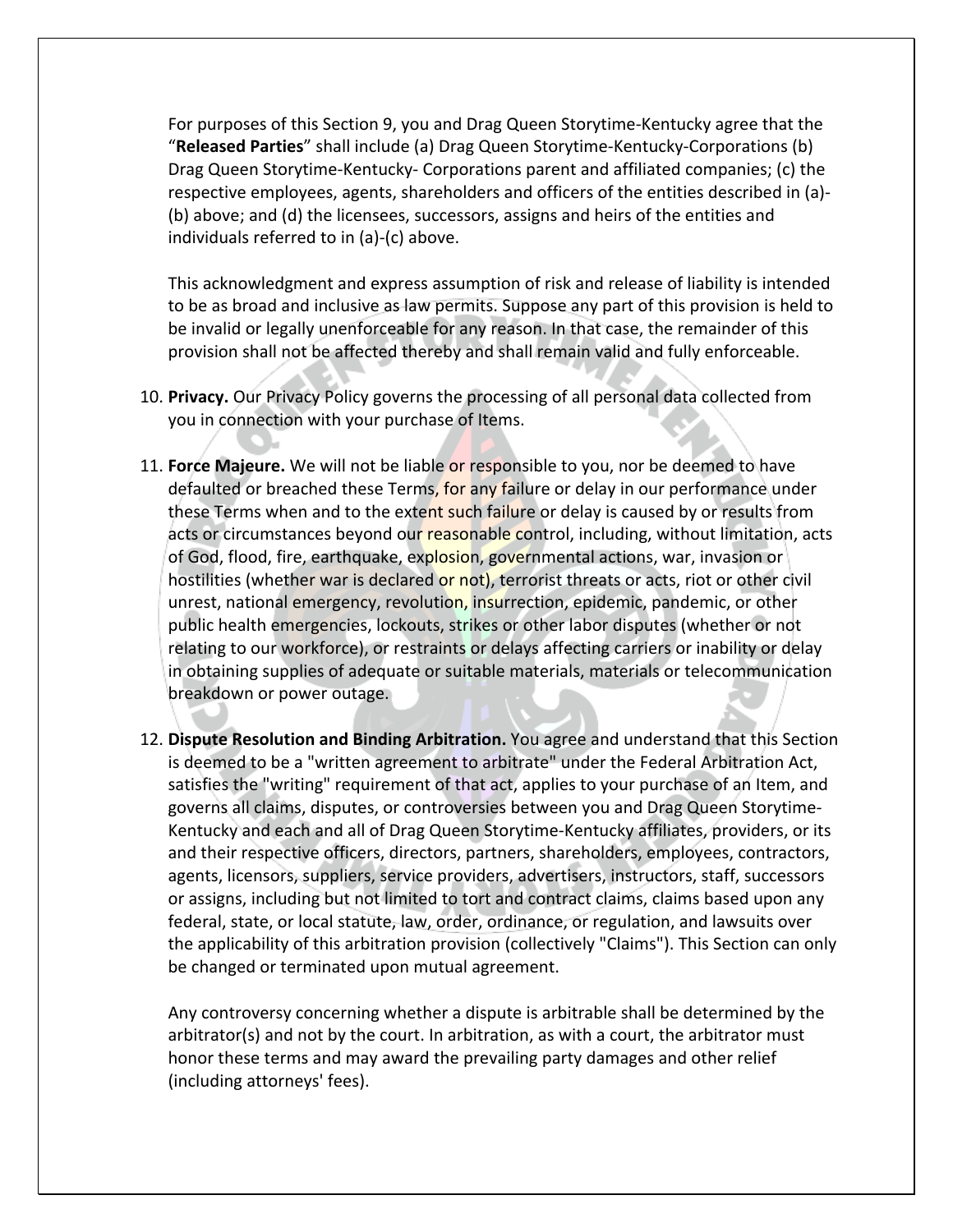HOWEVER, WITH ARBITRATION: (A) THERE IS NO JUDGE OR JURY, (B) THE ARBITRATION PROCEEDINGS AND ARBITRATION OUTCOME ARE SUBJECT TO CERTAIN CONFIDENTIALITY RULES, AND (C) JUDICIAL REVIEW OF THE ARBITRATION OUTCOME IS LIMITED.

Each party to the arbitration will have the right, at its own expense, to be represented by an attorney or other advocate of its choosing. You and we will pay the administrative and arbitrator's fees and additional costs by the applicable arbitration rules. If applicable, arbitration rules or laws require Drag Queen Storytime-Kentucky to pay a more significant portion or all such fees and expenses for this Section to be enforceable. Drag Queen Storytime-Kentucky will have the right to elect to pay the fees and proceed to arbitration. The arbitrator's decision must consist of a written statement stating the disposition of each of the disputes. It must provide a view of the essential findings and conclusions on which the decision and award (if any) are based. Judgment on the arbitration decision and award (if any) may be entered in or by any court with jurisdiction over the parties under Section 9 of the Federal Arbitration Act.

NO CLASS ACTION MATTERS. You agree that disputes will be arbitrated only on an individual basis and will not be consolidated with any other arbitrations or other proceedings that involve any claim or controversy of any other party, such as class action claims or private attorney general representative actions, except for representative claims solely for injunctive relief brought under unfair competition law. If any arbitration provision is deemed unlawful, void, or unenforceable, that provision shall be severable from the remainder of this paragraph, which shall remain fully enforceable. AGREEMENT TO THESE TERMS CONSTITUTES AN AGREEMENT TO PURSUE YOUR CLAIM FOR ALLEGED DAMAGES ONLY ON AN INDIVIDUAL BASIS AND A WAIVER OF THE ABILITY TO PURSUE YOUR CLAIM IN A CLASS ACTION.

You may elect to pursue your claim in small claims court rather than arbitration if you provide us with written notice of your intention to do so within 60 days of your purchase. The arbitration or small-claims court proceeding will be limited solely to your dispute or controversy.

- 13. **Governing Law and Jurisdiction.** All disputes arising out of or related to the Purchase and Sale of Items and these Terms, as permitted following the mandatory arbitration described above, shall be brought in the state courts in Kentucky or federal courts in Kentucky, and you at this moment irrevocably consent to the exclusive jurisdiction and venue thereof. These Terms will be construed by the laws of the State of Kentucky without regard to its conflict of law principles.
- 14. **Assignment.** You will not assign any of your rights or delegate any of your obligations under these Terms without our prior written consent. Any purported assignment or delegation in violation of this Section 14 is null and void. No license or delegation